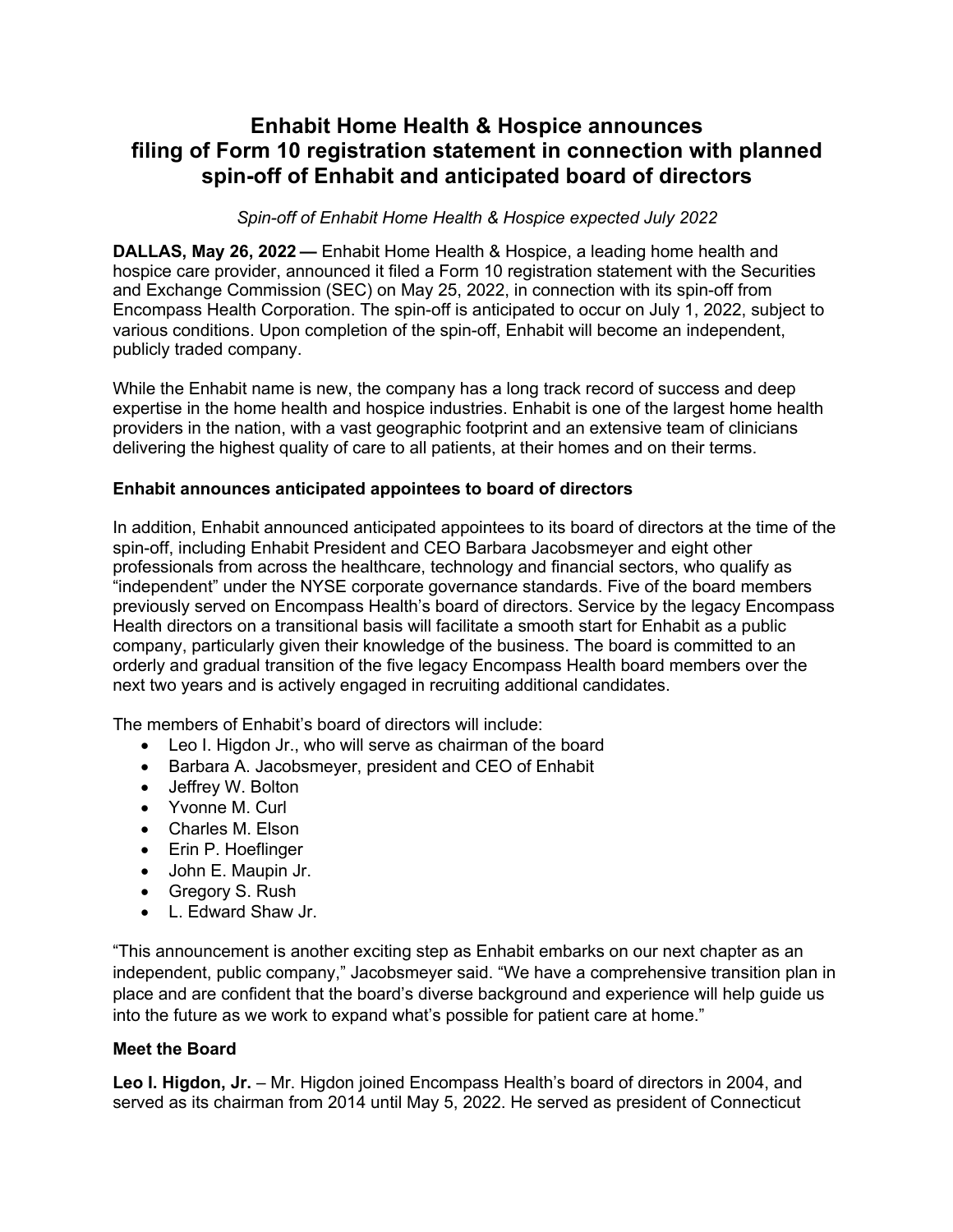College from July 1, 2006 to December 31, 2013. He served as the president of the College of Charleston from October 2001 to June 2006. Between 1997 and 2001, Higdon served as president of Babson College in Wellesley, Massachusetts. He also served as dean of the Darden Graduate School of Business Administration at the University of Virginia. His financial experience includes a 20-year tenure at Salomon Brothers, where he became vice chairman and member of the executive committee, managing the Global Investment Banking Division. Higdon also served as a director of Citizens Financial Group, Inc.

**Barbara A. Jacobsmeyer** – Ms. Jacobsmeyer has served as president and chief executive officer of Enhabit since June 2021. Prior to that, she served as Encompass Health's Executive Vice President of Operations since December 2016. Jacobsmeyer joined Encompass Health in 2007 as chief executive officer of the Rehabilitation Hospital of St. Louis, a partnership of BJC HealthCare and Encompass Health, and then as president of Encompass Health's central region from 2012 to 2016. Prior to joining Encompass Health, Jacobsmeyer served as chief operating officer for Des Peres Hospital in St. Louis, Missouri. She received her bachelor's degree in physical therapy from St. Louis University and her master's degree in health services management from Webster University. Jacobsmeyer, as our president and chief executive officer, directs the strategic, financial and operational management of the Company and, in this capacity, provides unique insights into its detailed operations. She also has the benefit of more than 30 years of experience in healthcare operations and management. Jacobsmeyer currently serves on the Go Red for Women National Leadership Council of the American Heart Association.

**Jeffrey W. Bolton** – Mr. Bolton has more than 40 years of experience in a variety of industries, including healthcare, higher education, and local government. Throughout his career, Bolton has developed a deep knowledge of acute care hospitals and integrated health networks. Most recently, Bolton served as the chief administrative officer and vice president for administration (the most senior non-physician executive) at Mayo Clinic. While holding this position, Bolton managed strategic alliances and business development, corporate accounting and external reporting, and financial planning and analysis. Bolton was instrumental in establishing the international business of Mayo Clinic by expanding clinical sites in London and Abu Dhabi. Bolton co-led the development of the organization's new strategic plan and substantially transformed the leadership team, bringing in high-profile executives from outside the system for key roles, such as chief financial officer and chief human resources officer, that had traditionally been filled from within. Prior to serving as the chief administrative officer and vice president, Bolton was the chief financial officer and chair of the Department of Finance at Mayo Clinic. Prior to joining Mayo Clinic, Bolton worked at Carnegie Mellon University where he held various finance and planning positions, including chief financial officer. Previously, Bolton worked as a planning and financial analyst at the University of Pittsburgh. He began his career as a contract administrator in the City of Pittsburgh. Bolton currently serves on the board of Resoundant, Inc., a privately held medical technology company. He was recently elected to serve on the board of directors of HMN Financial, Inc. a publicly traded stock savings bank holding company.

**Yvonne M. Curl** – Ms. Curl is a former vice president and chief marketing officer of Avaya, Inc., a global provider of next-generation business collaboration and communications solutions, which position she held from October 2000 through April 2004. Before joining Avaya, Curl was employed by Xerox Corporation beginning in 1976, where she held a number of middle and senior management positions in sales, marketing and field operations, culminating with her appointment to corporate vice president. Curl currently serves as a director/trustee of VALIC Companies I & II, a mutual fund complex sponsored by American International Group, Inc., and as a director on the boards of the Hilton Head Community Foundation. In the past five years,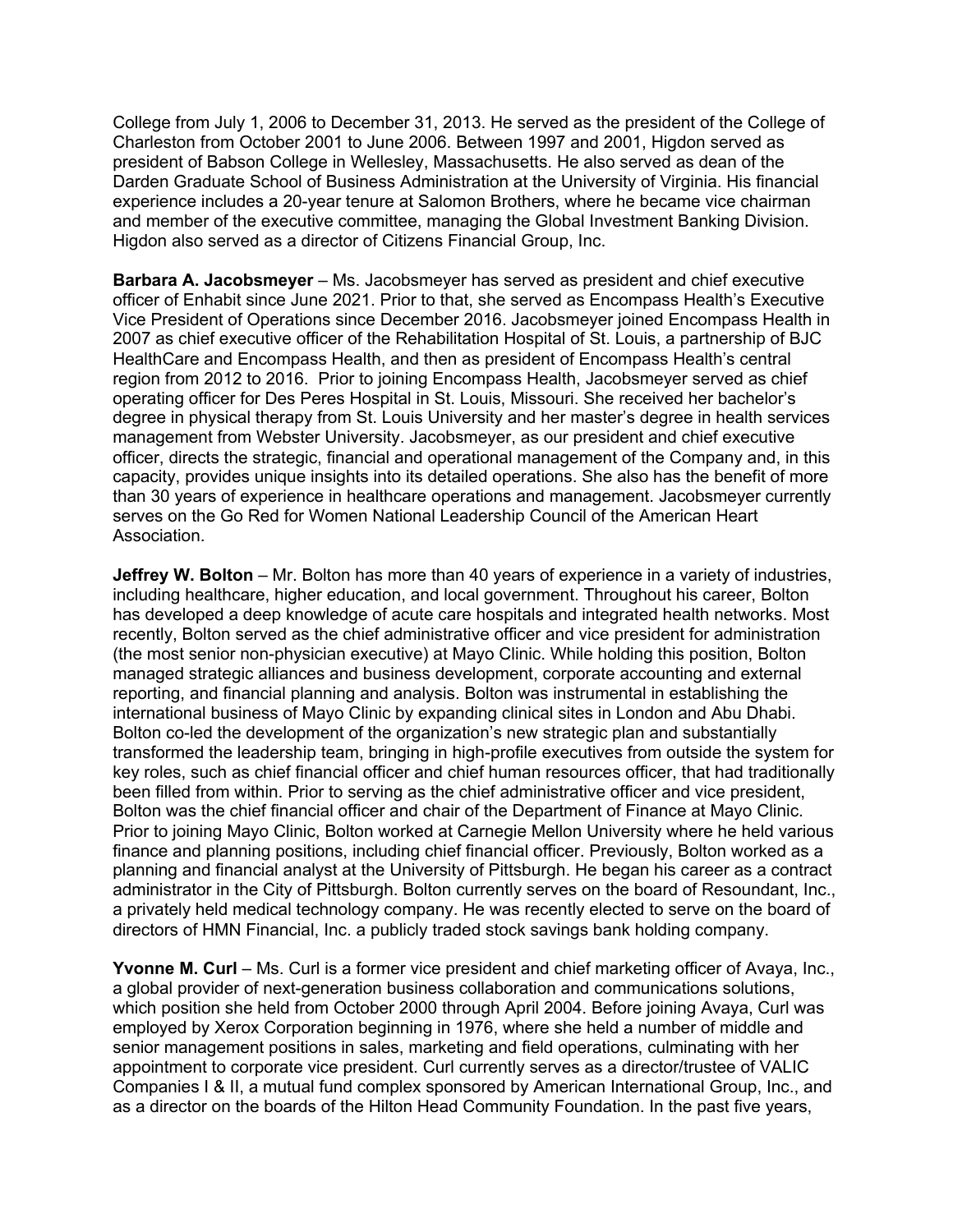she has served as a director of Nationwide Mutual Insurance Company and the Hilton Head Humane Association.

**Charles M. Elson** – Mr. Elson is a professor of Finance and the Edgar S. Woolard, Jr. Chair in Corporate Governance at the University of Delaware's Alfred Lerner College of Business and Economics. Since 2020, he has served as executive editor-at-large of Directors & Boards magazine. From 2000 to 2020, he served as the director of the John L. Weinberg Center for Corporate Governance at the University of Delaware. Elson has also served on the National Association of Corporate Directors' Commissions on Director Compensation, Executive Compensation and the Role of the Compensation Committee, Director Professionalism, CEO Succession, Audit Committees, Governance Committee, Strategic Planning, Director Evaluation, Risk Governance, Role of Lead Director, Strategy Development, Board Diversity, Board and Long-term Value Creation, and Building the Strategic Asset Board. Additionally, he has served as a member of the National Association of Corporate Directors' Best Practices Council on Coping with Fraud and Other Illegal Activity and of that organization's advisory council. Elson serves on the board of Blue Bell Creameries U.S.A., Inc., a privately held company. He recently served as a director of Bob Evans Farms, Inc. In addition, Elson serves as vice chairman of the American Bar Association's Committee on Corporate Governance. Elson has been of counsel/consultant to the law firm of Holland & Knight LLP from 1995 to the present.

**Erin P. Hoeflinger** – Ms. Hoeflinger brings over two decades of experience and expertise in the healthcare payor industry and has played key roles in strategy, operations, and general management throughout her career. Hoeflinger joined Aetna Inc. in 2018 and rose to the role of senior vice president of specialty and strategic solutions where she led the strategy to unite CVS and Aetna assets post-merger (one of the largest health insurance acquisitions in history). Prior to her time at Aetna, Hoeflinger held several positions at Anthem, including the senior vice president and president for local commercial business, senior vice president and president of the commercial and specialty business division, the president of Anthem Blue Cross and Blue Shield of Ohio, and the president of Anthem Blue Cross and Blue Shield of Maine. Throughout her career, Hoeflinger has developed an extensive skillset in implementing and leading complex transformations and integrations. In addition to her healthcare company experience, Hoeflinger presently serves on the board of directors and the nominating and governance committee of Midmark Corporation, a privately held company that manufactures and supplies medical, dental, and animal healthcare products. She previously served on the board of directors and the compensation committee of First Financial Bancorp, a publicly traded banking and financial services company. Hoeflinger also served on the board of directors and compensation committee of MainSource Financial Group, Inc. and MainSource Bank. Hoeflinger served as a member of The Ohio State University Board of Trustees, including on its audit, compliance, and finance committee, and also served on the board of the Wexner Medical Center, an academic medical center on The Ohio State University campus. She has also served in various local and national nonprofit board leadership roles as well in the past.

**John E. Maupin Jr.** – Dr. Maupin is a retired healthcare executive with over 40 years of diverse executive leadership experience in academic medicine, public health, ambulatory care and government relations. He served as president and chief executive officer of Morehouse School of Medicine for eight years until his retirement in July 2014. Prior to that, he was the president and chief executive officer of Meharry Medical College for 12 years. His other executive leadership positions have included chief administrative officer of the Morehouse School of Medicine, chief executive officer of Southside Healthcare, Inc., and Deputy Commissioner Medical Services, Baltimore City Health Department. Maupin currently serves as the chair of the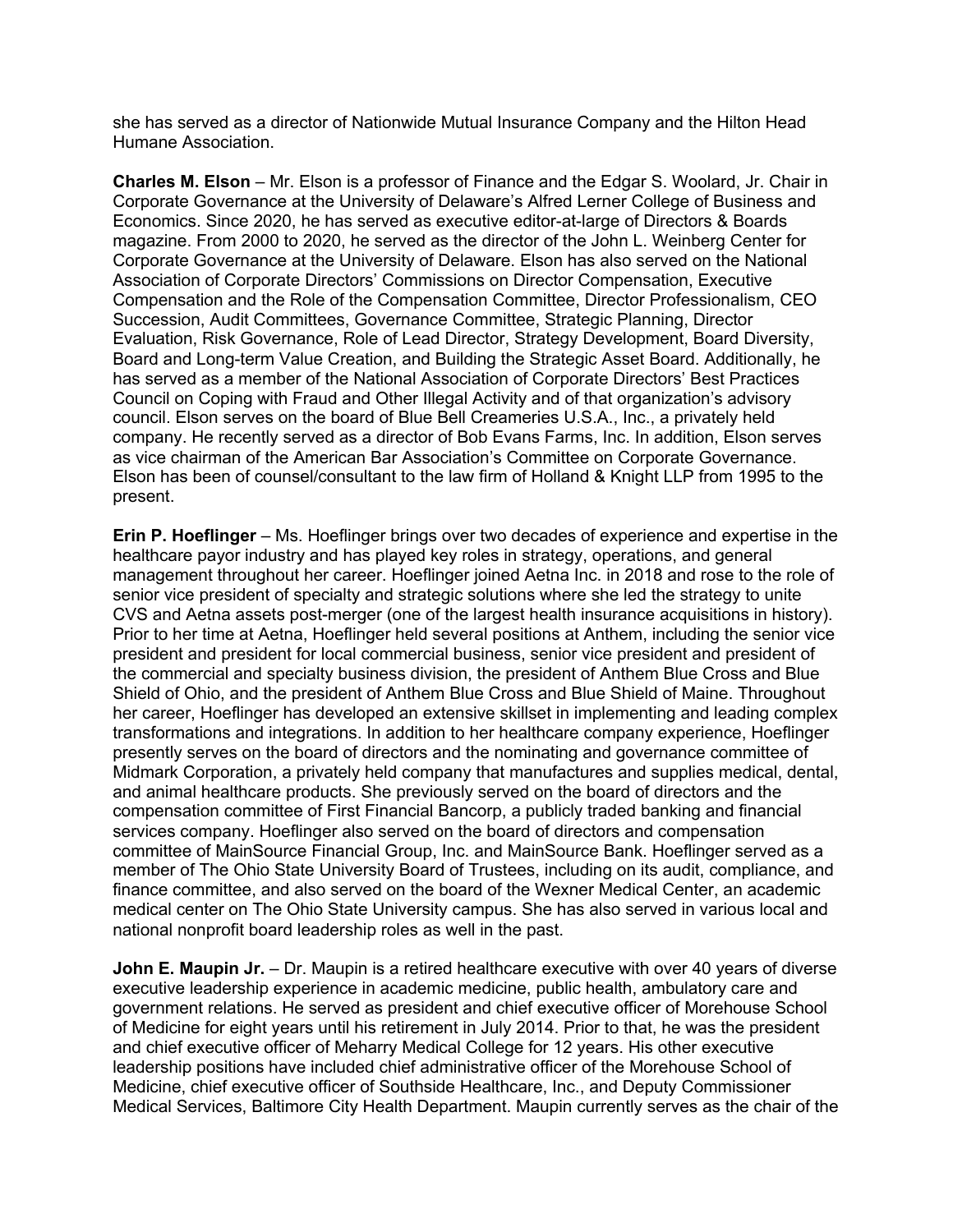board of directors for VALIC Company I, a mutual fund complex sponsored by American International Group, Inc. In the past five years, he has served as a director on the boards of LifePoint Health, Inc. and Regions Financial Corp.

**Gregory S. Rush** - Mr. Rush brings more than 30 years of financial experience and expertise within the clinical research organization (CRO), biopharmaceutical, technology and professional services industries. He joined Parexel International Corporation, a global CRO, as Executive Vice President and Chief Financial Officer in 2018. Prior to joining Parexel, Rush served from 2013 to 2018 as Executive Vice President and Chief Financial Officer of Syneos Health, Inc., a publicly traded biopharmaceutical services organization. Rush also was Senior Vice President and Chief Financial Officer of Tekelec, Inc., a leading developer of telecommunications products and services acquired by Oracle. Rush's experience also includes serving in various roles at Siebel Systems, Inc., Quintiles Transnational Corporation, PricewaterhouseCoopers and Ernst & Young, where he developed extensive knowledge in financial operations, capital market transactions, financial reporting, and acquisitions.

**L. Edward Shaw Jr.** – Following his practice as a partner at Milbank LLP, Mr. Shaw served as general counsel of The Chase Manhattan Bank from 1983 to 1996 and Aetna, Inc. from 1999 to 2003. In addition to his legal role, his responsibilities at both institutions included a wide range of strategic planning, risk management, compliance and public policy issues. From 1996 to 1999, he served as chief corporate officer of the Americas for National Westminster Bank PLC. In 2004, Shaw was appointed independent counsel to the board of directors of the New York Stock Exchange dealing with regulatory matters. From March 2006 to July 2010, he served on a parttime basis as a senior managing director of Richard C. Breeden & Co., and affiliated companies engaged in investment management, strategic consulting, and governance matters. In the past five years, Shaw has served as a director of MSA Safety Inc. He currently serves as a director and former chairman of Covenant House, the nation's largest privately funded provider of crisis care to children.

#### **###**

## *About Enhabit Home Health & Hospice*

*Enhabit Home Health & Hospice, a subsidiary of Encompass Health, is a leading home health and hospice care provider working to expand what's possible for patient care in the home. Encompass Health expects to spin-off Enhabit as an independent, publicly traded company on July 1, 2022. As a national leader in integrated healthcare services, Encompass Health offers both facility–based and home–based patient care through its network of inpatient rehabilitation hospitals, home health agencies and hospice agencies. With a national footprint that includes 148 hospitals, 252 home health locations, and 99 hospice locations in 42 states and Puerto Rico, Encompass Health provides high–quality, cost-effective integrated healthcare. Encompass Health is ranked as one of Fortune's 100 Best Companies to Work For. For more information, visit encompasshealth.com, or follow us on our newsroom, Twitter, Instagram and Facebook.*

## *Forward-looking statements*

*Statements contained in this press release which are not historical facts, such as those relating to the timing and effects of the spin-off and rebranding of the home health and hospice business, are forward-looking statements within the meaning of the Private Securities Litigation Reform Act of 1995. In addition, Encompass Health and Enhabit, through their senior management, may from time to time make forward-looking public statements concerning the matters described herein. All such estimates, projections, and forward-looking information speak*